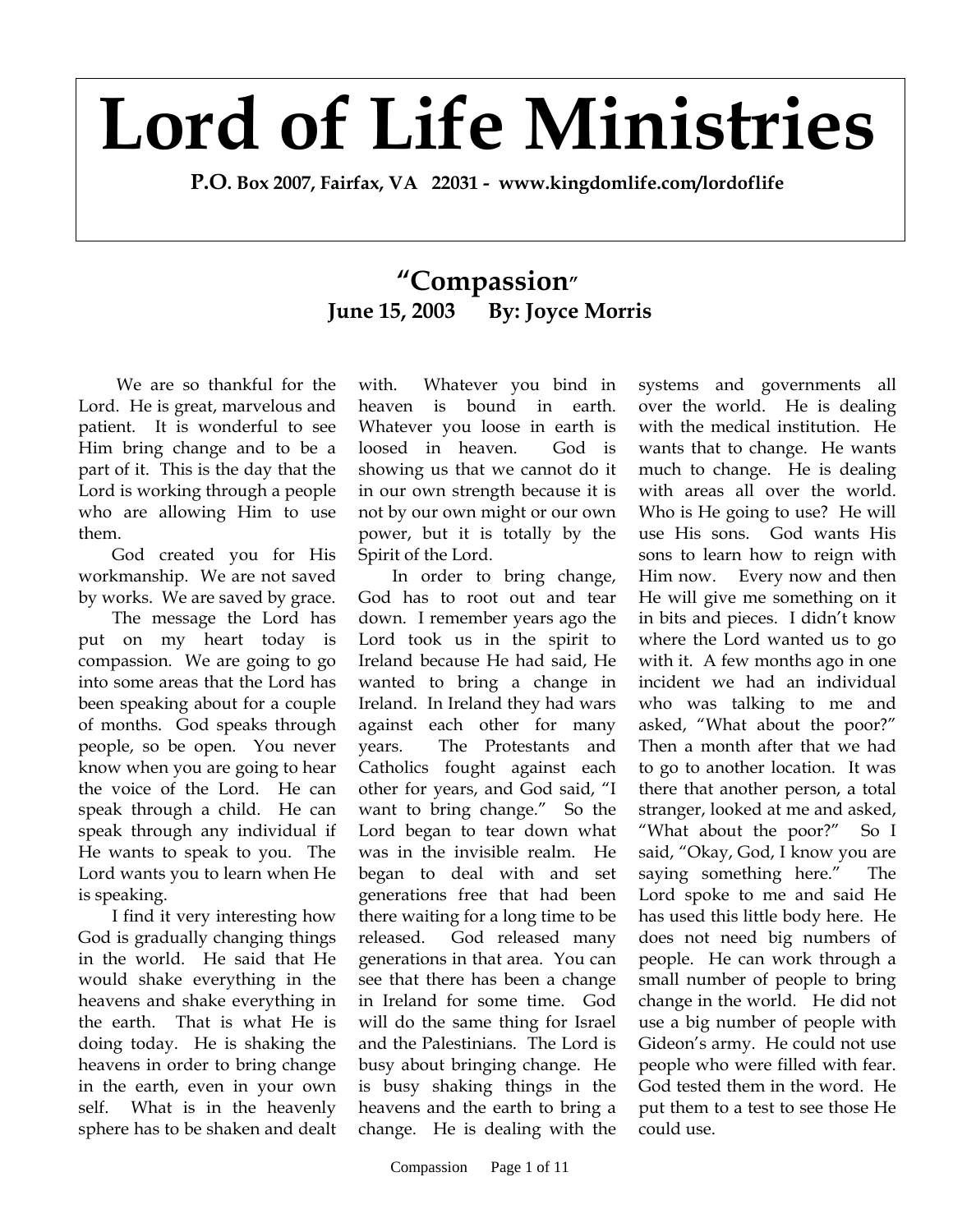The Lord wants us to understand that He has used us in a mighty way to bring change in the earth. He gets the glory because in this realm you receive no glory. People don't know how God is using you. You do not get any glory in this realm because God gets *all* the glory. Not you, not me, not anyone. God gets it all because it is God in us who is working through us. God used Jesus in a mighty way. Jesus said He could do nothing without the Father. He said it is the Father who works through Me. He always gave the glory to the Father. The Almighty God worked through Jesus to minister and perform all those miracles.

The Lord wants us to share some things with you today. It is going to be basic because the Lord wants balance. He knows that He is using you in a mighty way in the spiritual realm, and He told me that He is going to use this body more and in a greater way. He is also not going to use you merely in the spiritual realm but also in the natural realm. He is going to cause you to see the people all around you and have compassion for them and identify with their needs. He is going to cause you to move with that compassion because that compassion is Christ. Jesus was moved with compassion. There were multitudes of people that Jesus ministered to. Only the men were counted, and the Bible tells us there were 5,000 men there. Jesus was there, and they were looking for Him. He came out and taught them. It was getting very late. The disciples were getting impatient. They asked Jesus to send the multitudes away because all the

people were hungry. Jesus refused to send them away. He told the disciples to feed them. The disciples asked how they could feed the large crowd. They explained that they only had five loaves of bread and two fishes. The Lord blessed it, and they fed 5,000 people and more with five loaves of bread and two little fish. It just kept multiplying. The Lord wants us to have compassion for the needy and poor. God kept confirming this message to me repeatedly.

I had a sister call and tell me about a bum lying on the street and how the Lord put it in her heart to give him lunch. I had another sister come home and tell me about a person in a 7-11 store shoving and cramming potato chips down his mouth because he was so hungry. We are going to see a lot more of this. The Lord wants you to get ready because He wants you to begin to love your neighbor as yourself because that is the commandment of the Lord. What does it mean to love your neighbor as yourself? Your neighbor is the person who is next to you. It could be a total stranger, a person you don't know, but they are next to you.

The Bible tells about a lawyer. They had lawyers back in the time of Jesus. This lawyer came and asked Jesus a question. That is in Luke 10. Read it for yourself. This lawyer came to test Jesus, to ask Him a question. He wanted to know how he could receive eternal life forevermore. Jesus turned around and asked him a question. The lawyer knew what the law was, and the lawyer told Jesus that we are to love the Lord thy God with all our heart,

all our mind, all our soul and all our strength and to love our neighbor as ourselves. Jesus gave an example. Then the lawyer asked the question, "Who is my neighbor?" He had a very good question. Jesus gave him this example. There was a man who was robbed. The people robbed, stripped and beat him and left him lying there on the ground. A priest who knew God came by and looked at the situation and walked around it. Then another man, a Levite came by. He looked at the situation, and he walked around it. Here in this area everyone is so busy, so caught up in his or her own problems. Everyone is caught up in situations and in self. Everyone is busy trying to make a dollar. Everyone is running here, there and everywhere, and they are full of anxiety. Sometimes you have to move over or they might run over you.

The Good Samaritan came by, and he looked. There was a man who spoke this to me. He said, "Do you want to know what is wrong with the world today? People think, but they do not act upon it." He meant that sometimes you have a thought that you should help someone, but you don't act upon it. Maybe it is because you have fear in your mind. Here is an example. We were down at Lorton prison ministering to the alcoholics and drug addicts. We were finished, and we were over in the courtyard. There was a man lying down. He was drunk and looked horrible. He had scrawny-looking clothes on. He was totally drunk, and he stunk. I heard the Lord specifically. I just had a thought, "Walk over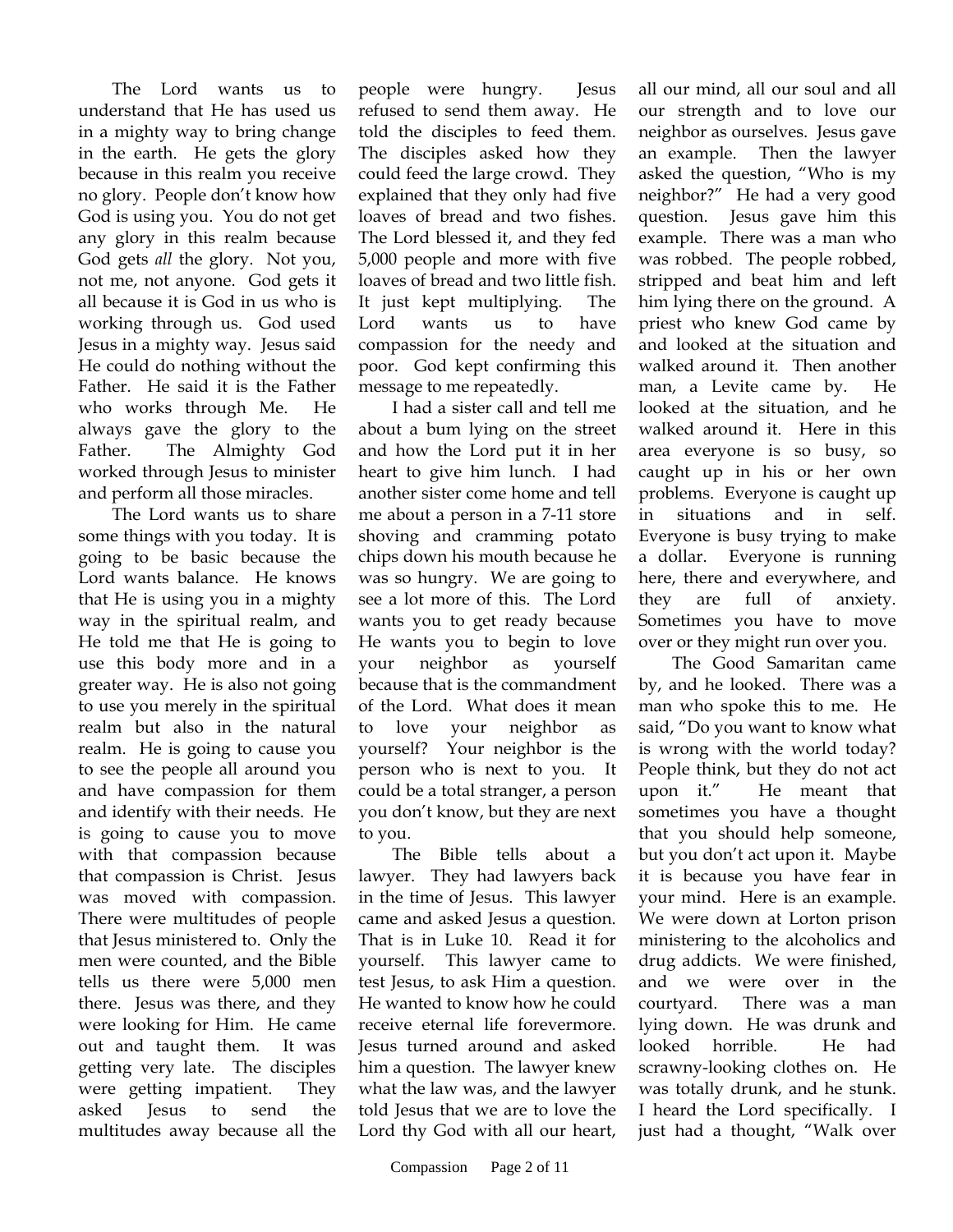there and tell him I love him." I'm not saying this to point to me. I'm saying this to give you an example because I had one thought. My thought was that I might go over there, and he might beat me up. I didn't know this guy. He was a total stranger. You will have those thoughts. But I had the thought again, so I went over there and told him that the Lord loves him. God began to sober him, and we talked to him. He had given his soul to Satan, and he had a large tattoo on his arm. Satan was written all over his arm. I asked him, "Do you want me to pray for you?" He said, "No, not here. But when you go home, would you pray for me?" I said, "Sure. I will go home and tell the whole body, and we will pray for you." The Lord will put people on your heart so you will intercede and pray for them.

Down at Lorton they had an old dentist who went down there. He was filled with the Holy Spirit. His name was Dr. Blevins. I will never forget him. You might never want to get in his chair because the whole time you are in his chair and he is drilling on you, he is preaching to you. God had the group interceding, but He sent the man who wanted to bring him to know Christ. Here he was with the drill. He asked, "Do you know Jesus as your personal Savior?" The Lord led this man to know Christ. When we went down the next week, this guy came running across the field with a Bible in his arm and said, "Sister Joyce, I have found God." His countenance had completely changed. If I had not listened to the Lord and gone over there,

God would have gotten someone else. God would have found someone else who would have listened to Him. Sometimes we don't move because we have fear about the situation.

The Good Samaritan looked at the individual and took care of him. He took him to a home and provided all his needs. When he left, he gave him money, so he continued to take care of him regardless of the cost. Then he said, "If it costs more, let me know, and I will come back and give it to you."

If you think of Rahab, Joshua was going to go into that territory. He sent in two spies. Rahab was a harlot who opened her door to the two spies. If you look at the scripture, you will find out why she opened the door. She feared God more than she feared man. She took those two men into her house, knowing that her life was in jeopardy. The king of Jericho found out that basically she had two men in her house. He sent people there to check it out. She hid them in her home and even lied for them. You need to read it for yourself in Joshua. It tells you why she did. *Joshua 2:9-12* says**,** *"(And she said unto the men, I know that the Lord hath given you the land, and that your terror is fallen upon us, and that all the inhabitants of the land faint because of you. For we have heard how the Lord dried up the water of the Red sea for you, when ye came out of Egypt; and what ye did unto the two kings of the Amorites, that were on the other side Jordan, Sihon and Og, whom ye utterly destroyed. And as soon as we heard these things, our hearts did melt, neither did there remain any more courage in*  *any man, because of you: for the Lord your God, he is God in heaven above, and in earth beneath. Now therefore, I pray you, swear unto me by the Lord, since I have shewed you kindness, that ye will also shew kindness unto my father's house, and give me a true token)"* Because she did get beyond the fear and do what she knew God would want her to do, she feared God more than she did the king. She revered God more than she did her own life. Therefore, she did what she was supposed to do. Because of that, her whole household was saved. Her father and the entire family were saved. God blessed them and put His kindness upon them.

There is another thing that is interesting. The Lord quickened to my mind about Elijah. He prophesied that there was going to be a three-year famine in the land and there would be no rain. It got very dry. Everything dried up. God sent the ravens to feed Elijah. The brook dried up, and God told him, "I am going to take care of you." But God said, "I am going to send you to a widow, and she is going to take care of you." The scripture that meant a lot to me is that when Elijah went there, he told her he wanted something to eat. She replied, 'You don't understand. I have only enough in the bottom of the barrel to make one more bread for my son and me and a little bit of oil." She said, "This is my last meal, and we are preparing to die." They prepared themselves to die. Put yourself in the same situation. Let me ask you this question: If you had absolutely no food, and you were down to your last meal and you had no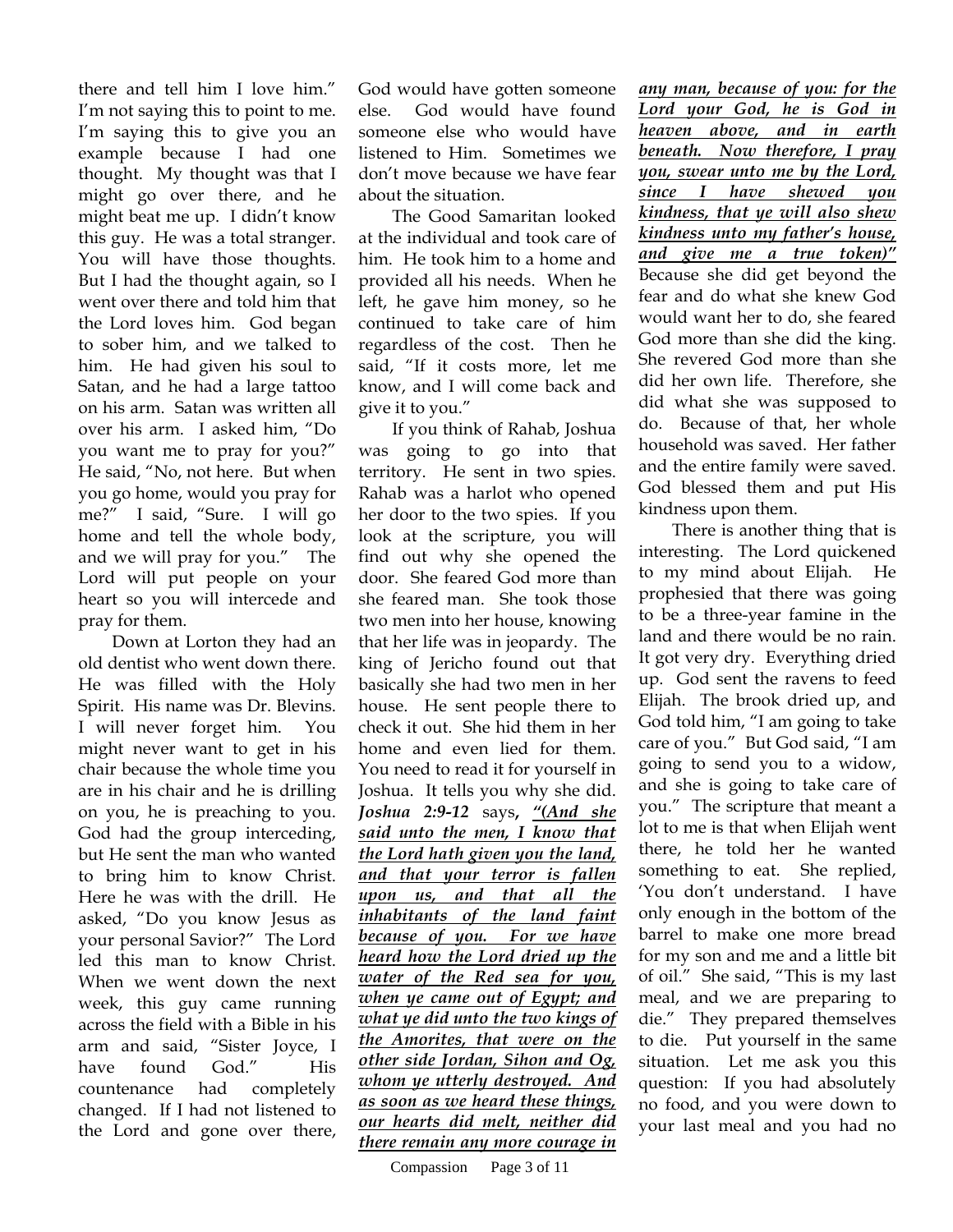money in your pocket and someone came along and asked you to feed them, would you consider it, since it was your own last meal? What interested me was what Elijah said to her. She said, "Don't you understand? We don't have enough for ourselves." Elijah replied, "Go and prepare, but bring me the meal first." That really stood out to me. I wonder what was going through that widow's mind. Think about it. Would you give it up? Would you give your last meal? Would you love your neighbor as yourself? Would you consider that? Would you be willing to do that? Elijah said, "Fear not. Do not be afraid, because you are never going to run out of meal. You are never going to run out of oil. It is going to multiply. It is going to increase." The whole time of the three years you will have food. You see, we always hold on. We don't want to share with one another. We don't want to share with our neighbors. We don't want to share with strangers. But God wants you to understand that even though that person is a stranger and they are next to you and they have a need, and He has spoken to you to meet that need, then you must do it. As you keep sowing, giving and sharing, God will allow you to prosper. I learned a long time ago that if you want to prosper, the only way you will do so is by giving. This little woman did not have anything, but she gave the last thing she had, and look what God did for her. If you give sparingly, you reap sparingly. This individual said another thing to me. He said, "Do you know that if everyone in the

whole world who was wealthy shared with the poor, there would be no poor? There would be no poor in the whole world." We are wealthy, saints. Wealth is not measured by how much money a person has. That is not what wealth is. People who are rich and wealthy with money are not wealthy. The Bible says that they are poor. It is not about the money. It is not about their having the riches of the world. It is that they don't have the wealth of the kingdom of God. They don't have the wealth of the mysteries of the kingdom of God and God's love and compassion. If you lack compassion, you dry up.

**James** said in the Word, "When two people come in your assembly and one comes in with wealthy apparel and a huge ring on his hand and another individual comes in very uncomely and poor in rags, if you give a better seat to the wealthy one, then you have not learned anything. You have learned nothing. You can have all the faith in the world. We can remove all the kingdoms that there are in the invisible realm. We can allow God to use us in a great way, but we cannot forget the natural realm. There are people in need. Faith without works is dead. God is inside of us, and the Lord is going to establish a kingdom in the earth where no one is lacking in anything, where everybody will be sharing with one another. It is supposed to be starting now. It should be now. That is what the kingdom of God is all about. The Bible says in *Luke 6:38*, *"(Give, and it shall be given unto you; good measure, pressed down, and* 

*shaken together, and running over, shall men give into your bosom.)"* It says share with one another. It says how you can look at a brother in **James 2**. Study this thoroughly and meditate on it. How can you look at a brother who tells you that he has no food and no money and you say, "Bless you, brother," and go home and have a wonderful time. You haven't learned anything if that is the case.

There is one thing I have learned about the Lord. I have learned what it is to give. The Lord was telling the lawyer, that he needed to love his neighbor as himself. You must see every individual as your neighbor, even ones who are strangers. They are your neighbor. When you have that unction within to help someone, then do it. That is what God wants you to do. He wants you to put it into practice.

A long time ago I asked the Lord to show me what it means to love your neighbor as yourself. The Lord said, "I am going to teach you all day." We had a lot to accomplish that day. We had a busy schedule. We went to a store and wanted to get out of there as soon as we could. We saw a woman who was crying. She had lost her billfold. She said that she had lost it before, and her husband was going to really be mad at her this time because this was the second time she had lost it. She was crying. I could do two things. I could have told her, "I hope you find it, sister. Maybe if you look a little longer, you will find it." I could think about all the things I had to do. This woman was getting in my way and taking up my time. How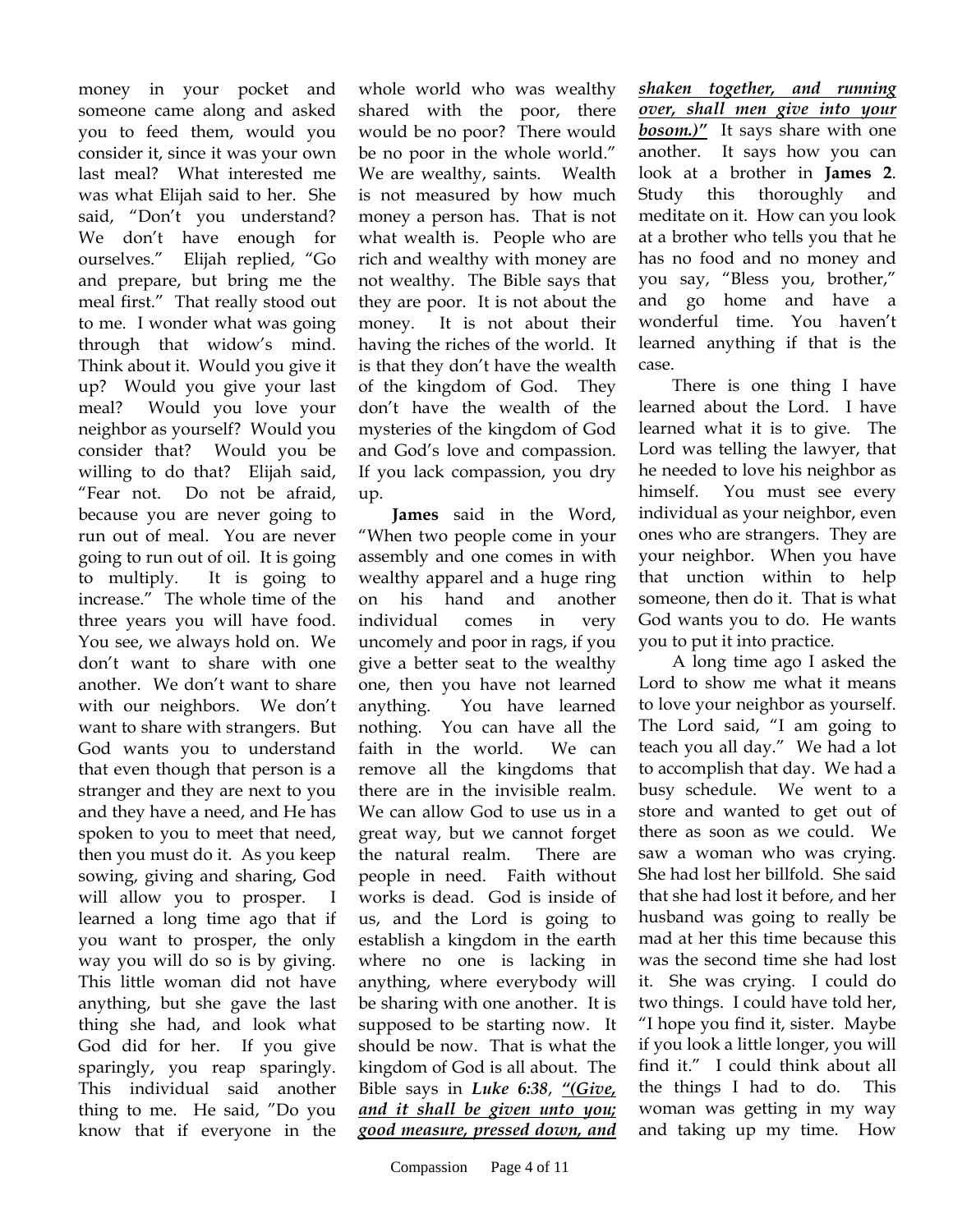could I do this? I had all this stuff I needed to do that day. How could I take the time to help her? We asked the Lord to show us where the wallet was. We just knew it would be okay. She found it and was thankful. We got in line and another person started asking questions. When you start doing things for the Lord, you will totally lose sight of your time. You will lose sight of every thing you had planned to do all day, and you will be surprised how God will accomplish it anyway. You will get it all done quicker, and He will redeem the time. I was standing in line again. A woman was there with a baby and a little boy. The little boy was pulling everything off of the shelves. The baby was crying, and she was trying to hold the bottle in the baby's mouth. She was also trying to grab the little boy and keep him from pulling everything off the shelves. Everybody was standing in line. I was in the middle of the line. I could have done two things. Number one, I could have had the thought not to get out of line because that would mean I had to go to the back of the line again. No, God's Word tells us to love your neighbor as yourself. So we went over and helped her, and she asked, "Why did you help me? You are a total stranger. Why did you do that?" All we said was, "God loves you." These are examples. All day the Lord pointed out different people we could help. I ran to the Giant, and I said, "God, I am very late now. I have to get home to do something." I will not forget this. The man standing in front of me turned around and looked at me,

and I saw God looking right at me in his eyes. He said, "Sister, why don't you go before me? Why don't you come on up front and go before me?" I knew God was doing that in that man because the man did not know me. I heard the Lord say, "I am redeeming the time, Joyce." The Lord wants you to understand and as we learn these principles put them to use. Sometimes we might spend hours ministering to people. We might get weary, but it does not matter. However long the Lord wants to minister to someone, it doesn't matter about time. We just want the Lord to have His way. That is what is important.

*IJohn 3:17-18* says*"(But whoso hath this world's good, and seeth his brother have need, and shutteth up his bowels of compassion from him, how dwelleth the love of God in him? My little children, let us not love in word, neither in tongue; but in deed and in truth.)"*So the Lord wants us to love not just in words, not just with our tongues, but also in deed because faith is action. Faith is acting upon it. You can get many kinds of thoughts coming in your mind. You need discernment in what you do. You need to know from the Lord when to help someone and when not to. You need to know from the Lord when to give and when not to. God will give you that unction within. You will have a thought in your mind, and it will come back into your mind. He will enable you to get beyond the fear to help the individual no matter what their appearance is or how they look. God will help you to understand when to help an individual. God is in you, and

God looks through your eyes. You find that you keep looking at that person. It is God looking through you to that person, and He is looking at that person for a reason. He either wants to give you a word for them, or He wants you to go over and say something to them, or they have a need that He wants you to know of. They might be hungry, but He will look through your eyes, and you will see that individual.

I remember one time a person got off a bus. He had all his earthly possessions on his back. He was a very young man, but you knew by looking at him that he lived on the streets. We kept staring at him. I asked, "God, why are we staring at this man?" He was at a distance, so there was no way we could reach him at that time. The next morning he was at the 7-11 store standing at the telephone booth. I heard this within, "I am hungry. I am hungry." You know, that man was hungry, but I will tell you who was hungry, was Jesus. You know that Jesus in *Matt. Chapter 25,* when He issues in His kingdom in this world, He will put the sheep on one side and the goats on the other side. He said, "When I was sick, you came to visit me." Did you know someone was sick this week? Did you call them to see if they were all right, or were you busy about your own problems? He said, "I was in prison, and you visited me. I was hungry, and you fed me." They said, "Lord, when were you hungry? Where were you hungry? Where were you in prison?" There are a lot of people in prison in their minds. There are a lot of people who are hungry for truth. There are a lot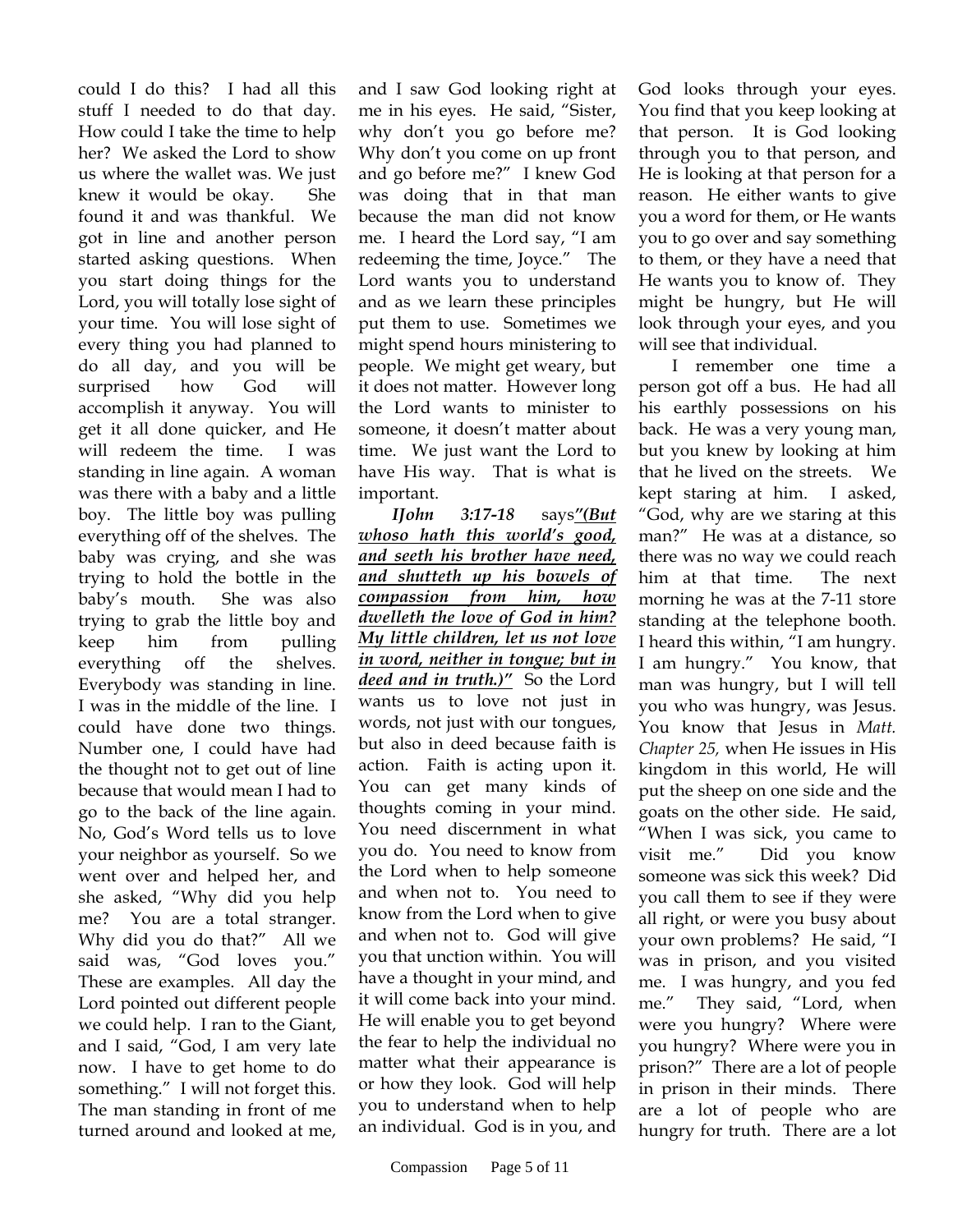of people hungry for something that is real and genuine. There are a lot of people out there who need compassion. They need a touch from the Lord. I could have looked at his appearance again and shaken it off and thought that this might be my own thinking. We didn't know this person, but every body in the world is the body of Jesus because everybody came out of God. Whether they know God or not, they still came out of Him, and they are lost. The alcoholic lying on the street, that's the body of Jesus lying there. That's the body of Christ. The harlot that is out on the street, that's the body of Christ. We don't want to see anything that looks uncomely. God will appear in many forms. I was getting in the hot tub at the gym, and there was this man who had bumps all over his back. He had bumps all over his chest. Do you want to know what my first thought was? Sit across on the other side and don't get close to that man. He might have some kind of disease. We are always thinking about saving ourselves because we are looking at the outward appearance. So we just smiled, and he smiled back. People are just looking for you to notice them. Do you take the time to notice anyone? Or are you just caught up in your work and in your everyday life?

*Matthew 6* is about Jesus moving with compassion toward the people.

The thing that the Lord told the lawyer is in *Luke 10*. Jesus asked the lawyer in *Luke 10:36* this question, *"(Which now of these three, thinkest thou, was neighbour unto him that fell among the thieves?)"* Those three peoplethe priest, the Levite—saw this man naked, saw him stripped, and walked totally on the other side and took no notice. The Good Samaritan saw him and took him in and took care of him. So Jesus asked the lawyer, *"(Which now of these three, thinkest thou, was neighbour unto him that fell among the thieves***?** And he said, *He that shewed mercy on him*. *Then said Jesus unto him, Go, and do thou likewise.)"* Go, and do thou likewise. That's the principle of the kingdom. The kingdom of God is, God so loved the world that He gave His only begotten Son, and whosoever believeth in Him shall be saved. This is a principle of the kingdom of God. It's a life of giving. It's a life of sacrifice. It's a life of forgetting about yourself. You don't get there overnight. The Lord knows that. When you come into His kingdom, He pampers you. He just pours His blessings upon you until you grow up. You can tell when a person has matured and grown more because they are totally denying themselves and thinking about other people. You will notice their conversation when they come to talk to you. They won't necessarily be talking about their problems all the time. You hear them talking about other people going through other situations that they are concerned about. They have started to grow. They are starting to forget about themselves. That's what all of you do when you come here. You forget about yourself. We let the Lord minister to others. That's the principles of the kingdom of God.

Luke chapter 6 gives another principle in giving. *Luke 6:32-33* 

*says, "(For if ye love them which love you, what thank have ye? for sinners also do even the same. And if ye do good to them which do good to you, what thank have ye? for sinners also do even the same. And if you lend to them of whom ye hope to receive, what thank have ye? for sinners also lend to sinners, to receive as much again. But love ye your enemies, and do good, and lend, hoping for nothing again***.)"** In other words, you are giving, looking for nothing in return. I have learned this principle**.** People will use you. If you are a good person and a likeable person and you like to share, people will take advantage of that. I have found out if they are not grateful, God will eventually remove them. God wants you to give without grudging anything. When we give and do for people, we may always look for something in return. If we don't get respect or something in return, we may get mad at them. We may think we are not going to have anything to do with them any more. Have you ever been there? You might think, "Well, I'm not going to do anything for them any more. Look how they treated me. How dare them do that?" You get angry and mad. All you are doing is shutting off the love of God and the flow of the compassion of Christ. It says in Luke 6 to love your enemies and do good and lend, hoping for nothing again. These are principles of the kingdom of God. I told you this was not going to be a deep revelation. There will be people in need like we have never seen before. There are people now in need. The Lord wants us to become more aware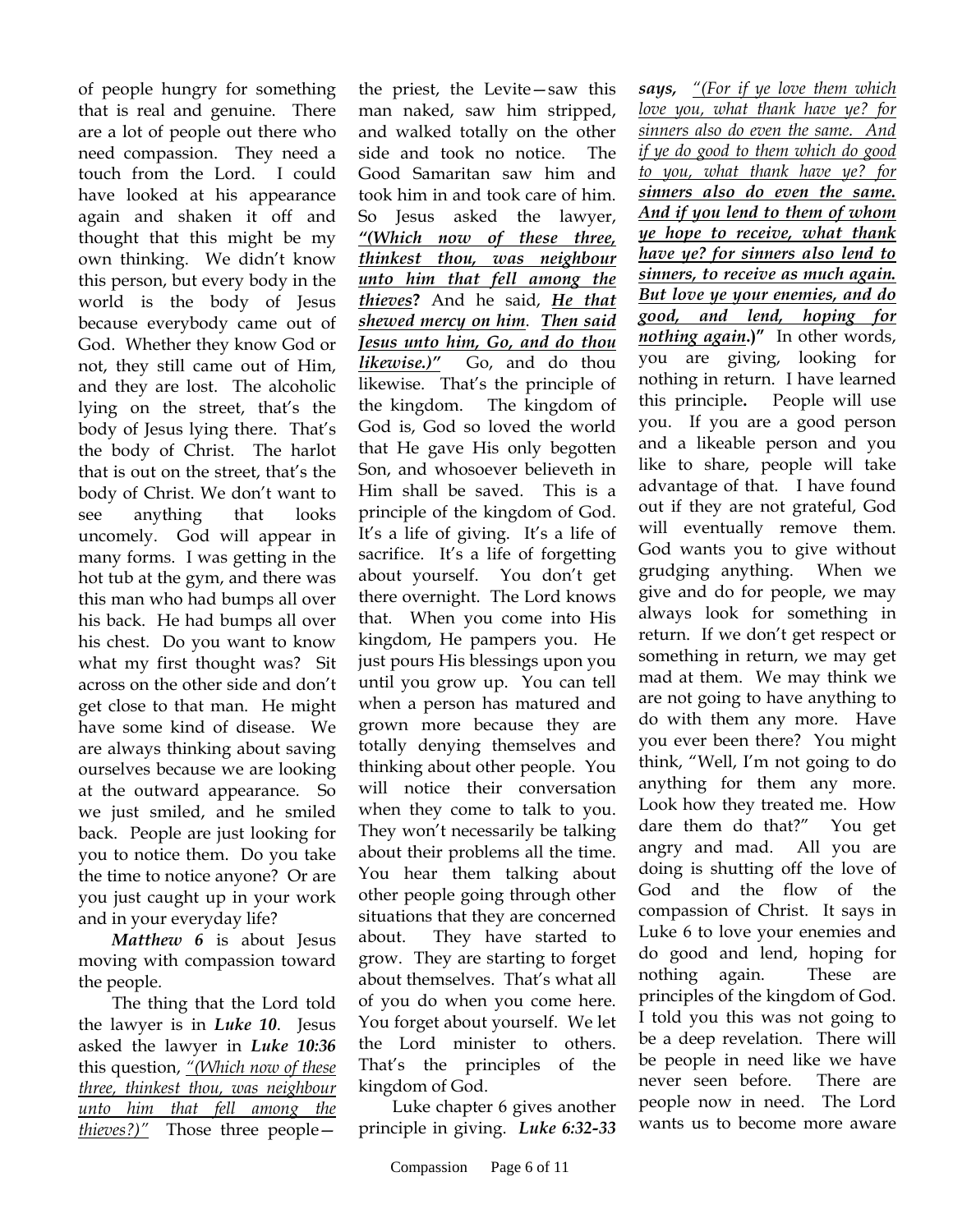of the needs of others because He is going to use us in greater ways. He showed me how much He has used this body in so many places all over the world for a long time, blessing many people. It is God who is doing it. He has done so many things, but He said it is going to become greater and bigger. It is going to become more. *Luke 6:35* says, *("But love ye your enemies, and do good, and lend, hoping for nothing again; and your reward shall be great, and ye shall be the children of the Highest: for he is kind to the unthankful and to the evil.*)" That's the nature of God. You may think, "They are evil. I am not going to do anything." But if God spoke to you to do something, you should do it. How is anyone going to understand God unless they experience the love of Christ through us? God shed His love in our hearts for us to share with others, to give His peace and His joy. You have a storehouse. We are very wealthy.

I have found over the years that if you get hurt by people using you because you have given to them, and then someone else comes along and you give to them and they do you wrong and then everyone God shows you to do something for does you wrong, I have learned this hard lesson, to give to those who don't appreciate, to give to those who are unthankful. The Bible says that God blesses the evil and unthankful ones. What I learned is that when you are giving, you are giving to Jesus, giving to God. God has His own bank. If you give out a lot of mercy, then that mercy is going to come back to you. If you give out of the love of God, that love of God is going to

come back to you if you give what God shows you to give. then God will return the blessing to you.

God told us for a period of time to give out money week after week. We never got it back. I told God I wasn't reaping. I asked Him why I was not reaping. God didn't tell me anything. The only thing God said was, "You still have money, don't you, Joyce? You still have electricity, don't you, Joyce? You still have food on your table, don't you, Joyce? What are you fussing about?" I said, "Your scripture says I will reap if I give." A lot of people have gotten upset because they give and they don't see it coming back. They say, something is wrong, something is not working. I will never forget this. The time came that God knew I was going to need some money. I needed \$15,000, and we didn't have it. I said, "Okay, God, You are my bank." He said, "There's one thing about my bank, Joyce. I know when to release the money, and I know how long to keep the money." He said, "If you go in and get it, you are going to use it and squander it when you don't really need it." He said, "If you give and keep giving, you may think nothing is going to come back, but I am going to give it back to you when you need it most." I learned long ago that I must give to those who don't like me and to those who misuse me or even to my enemies. The Lord finally brought me to the place that I am not to give grudgingly. If I give to others of my time, I am not to give it grudgingly. We are to be cheerful givers. We are ministering to the body of Christ,

the body of Jesus. We are giving it to God and to His body. We have to erase those questioning thoughts in our minds and be open to what God wants and release what God wants us to release.

*Luke 6:35* says, *"(But love ye your enemies, and do good, and lend, hoping for nothing again; and your reward shall be great, and ye shall be the children of the Highest: for he is kind unto the unthankful and to the evil. Be ye therefore merciful, as your Father also is merciful. Judge not, and ye shall not be judged: condemn not, and ye shall not be condemned: forgive, and ye shall be forgiven: Give, and it shall be given unto you; good measure, pressed down, and shaken together, and running over, shall men give into your bosom. For with the same measure that ye mete withal it shall be measured to you again.)"* The Lord is not just talking about the natural. He is talking about the spiritual as well.

Look at *Prov. 28:27*. It says, *"(He that giveth unto the poor shall not lack: but he that hideth his eyes shall have many a curse.)"* If those who have it would share with those who don't, nobody would lack in anything.

*I Tim. 6:17* reads, *"(Charge them that are rich in this world, that they be not high-minded, not trust in uncertain riches, but in the living God, who giveth us richly all things to enjoy. That they do good, that they be rich in good works, ready to distribute, willing to communicate; Laying up in store for themselves a good foundation against the time to come, that they may lay hold on eternal life.)"* A lot of people